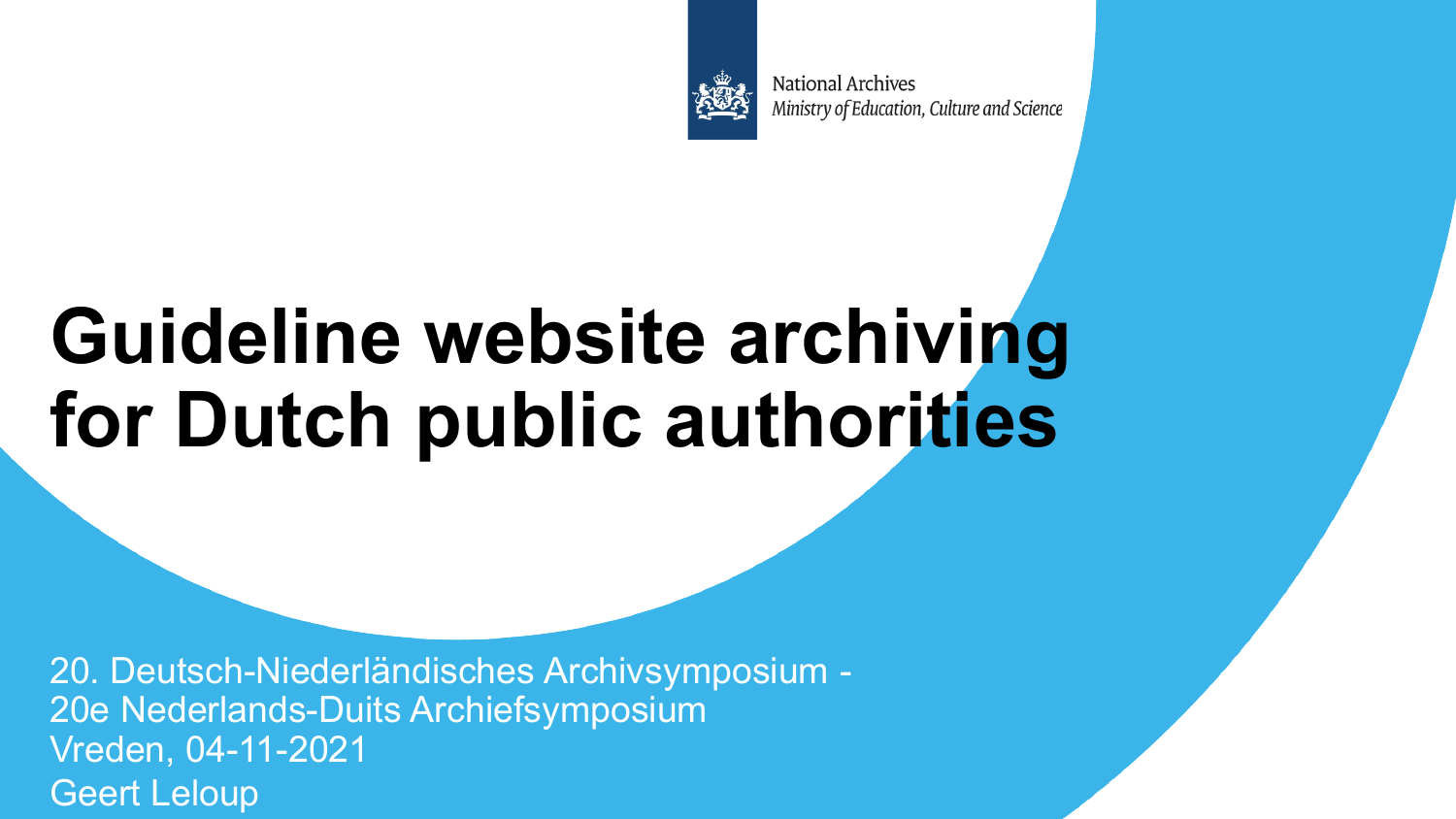### Guideline website archiving for Dutch public authorities

Published January 2019. Link: *Richtlijn archiveren [overheidswebsites | Nationaal](https://www.nationaalarchief.nl/archiveren/kennisbank/Richtlijn-Archiveren-Overheidswebsites)  Archief*

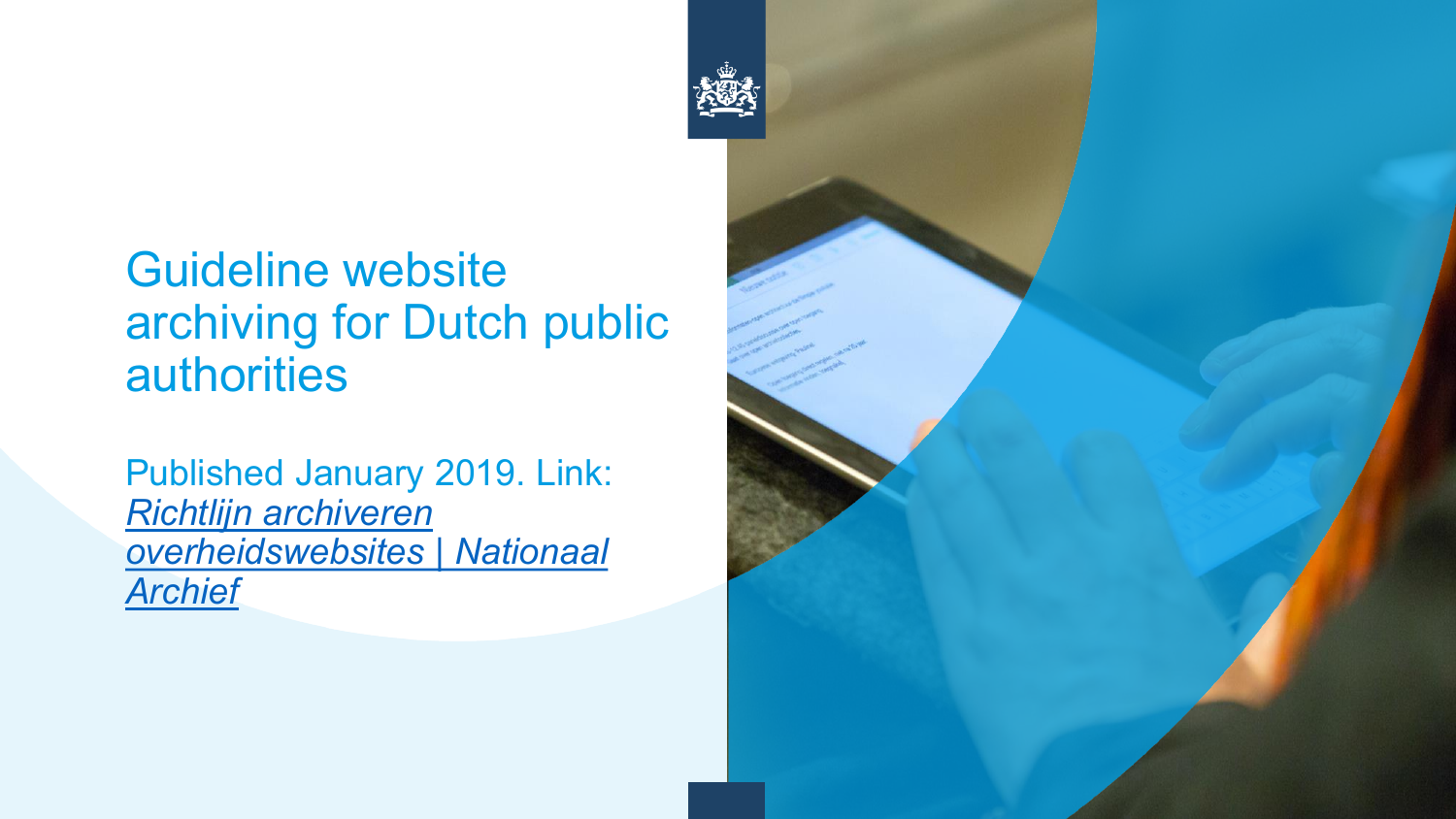### **Summary**

- National Archives of the Netherlands & the Dutch context
- Why a guideline?
- Main points
- Implementation
- Lessons learned

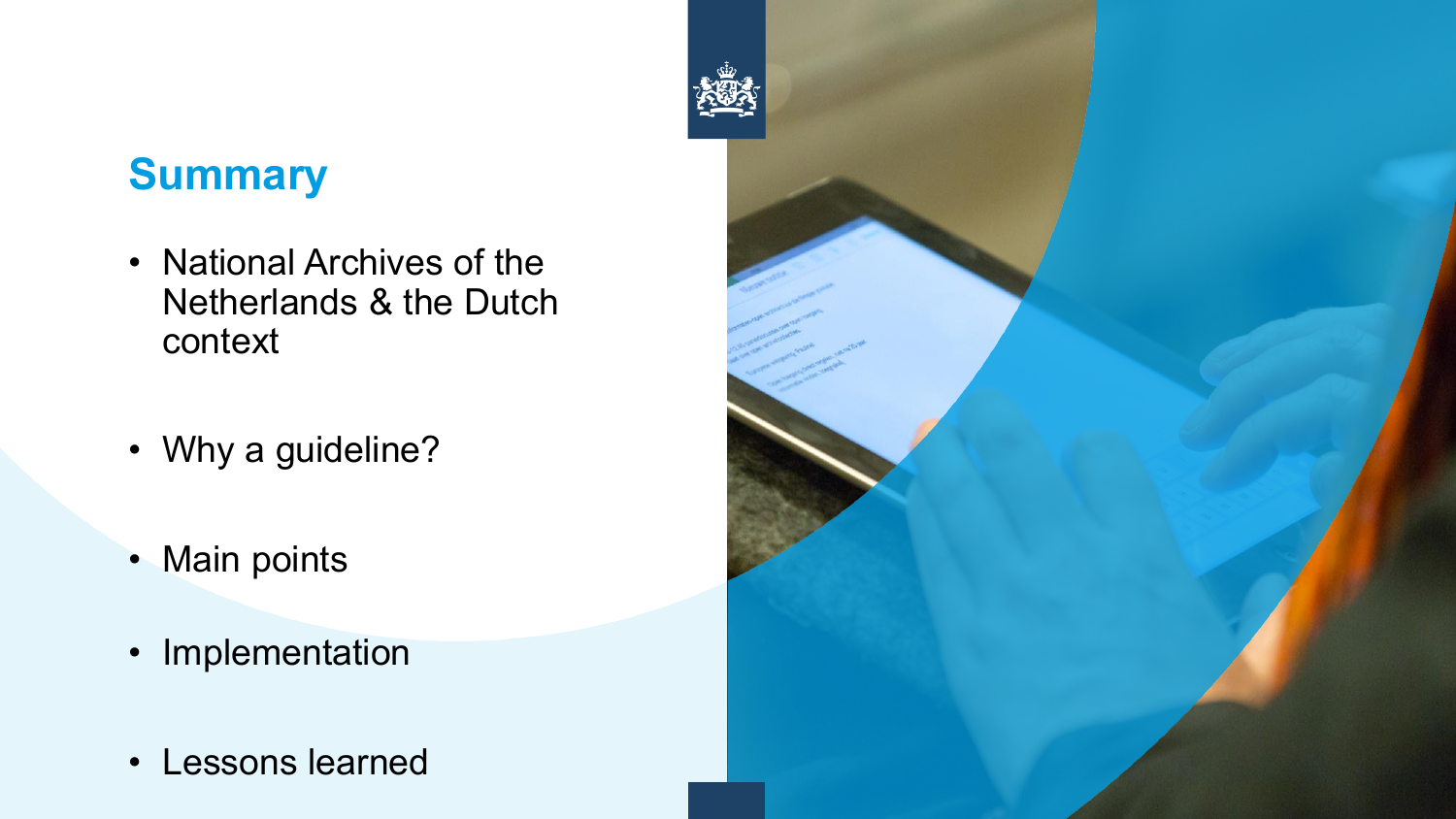### **National Archives of the Netherlands**



Nationaal Archief ran Onderwiis. Cultuur en Wetenschap

Knowledge center for archiving *central & decentral*  government

Before transfer

Preservation of and access to *central collection*

After transfer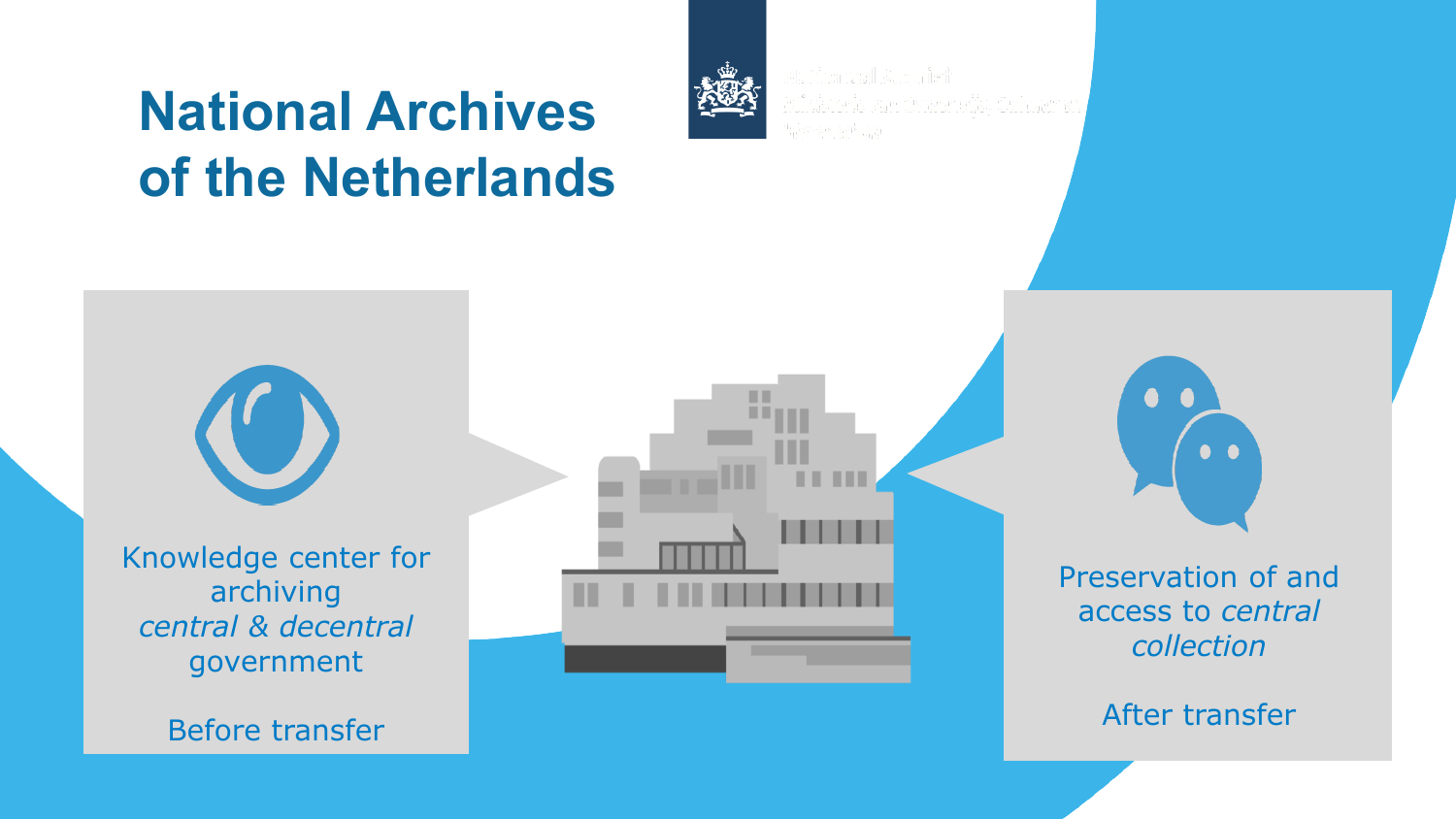

# Why a guideline for archiving governmental websites?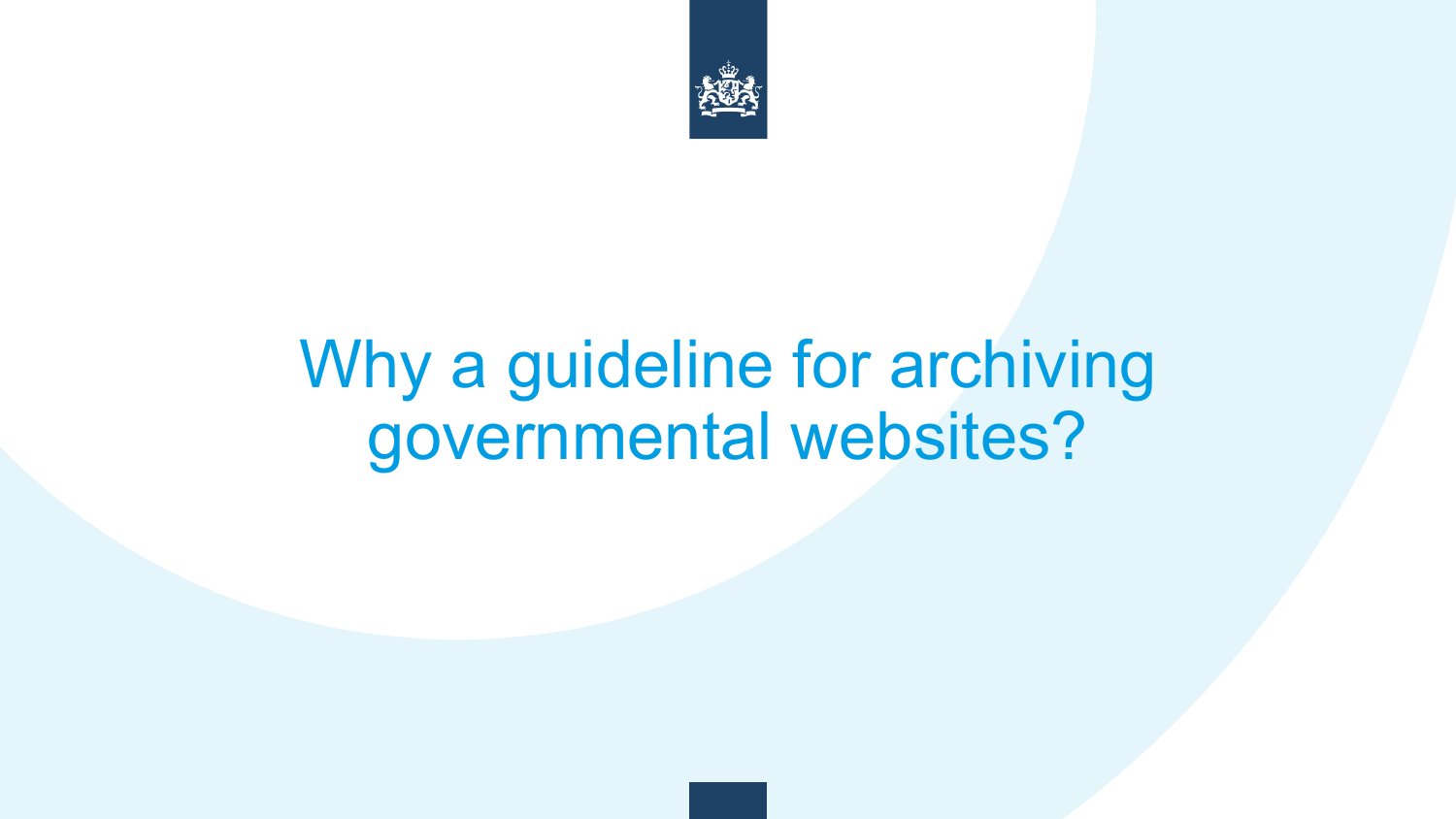

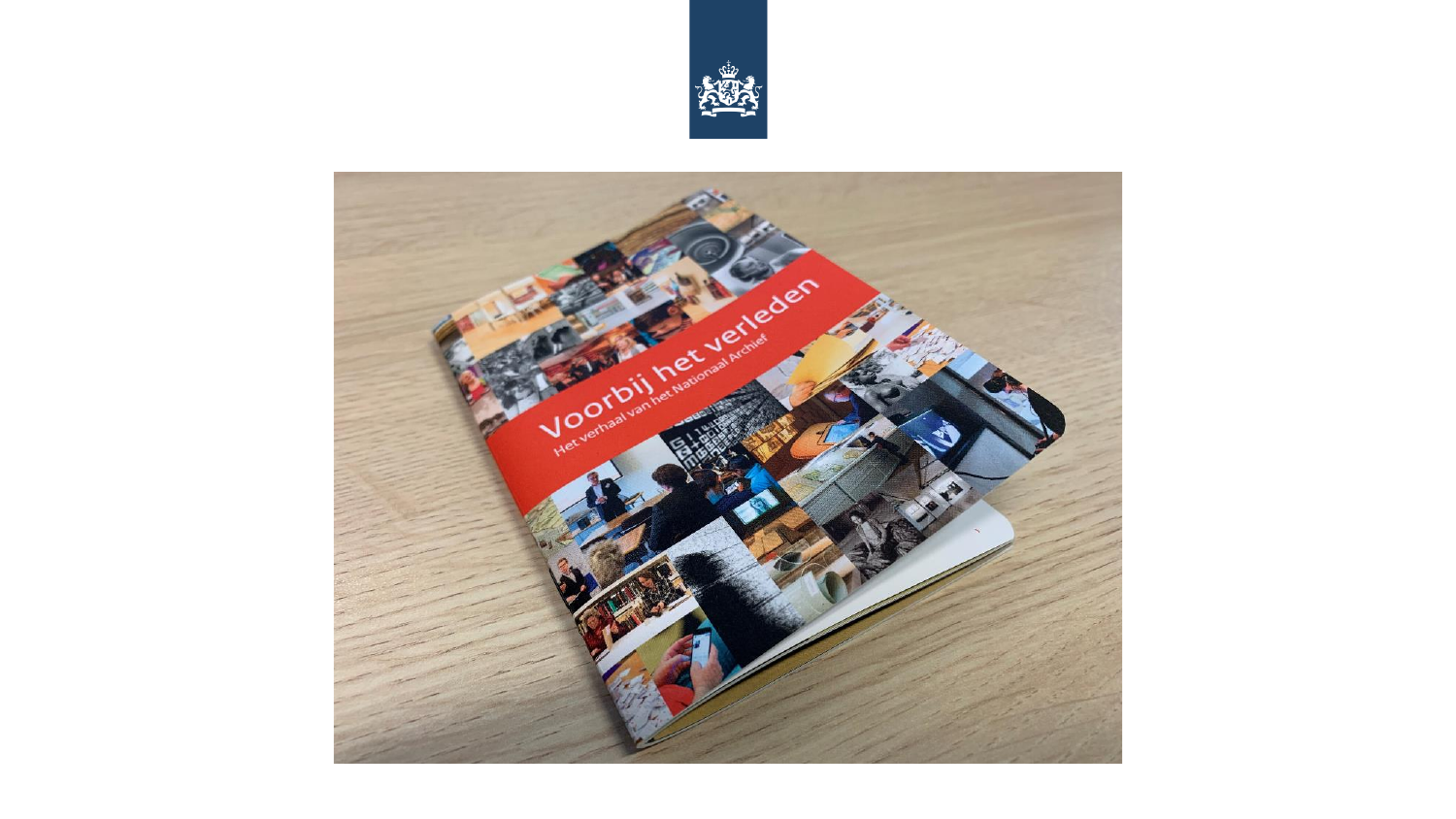

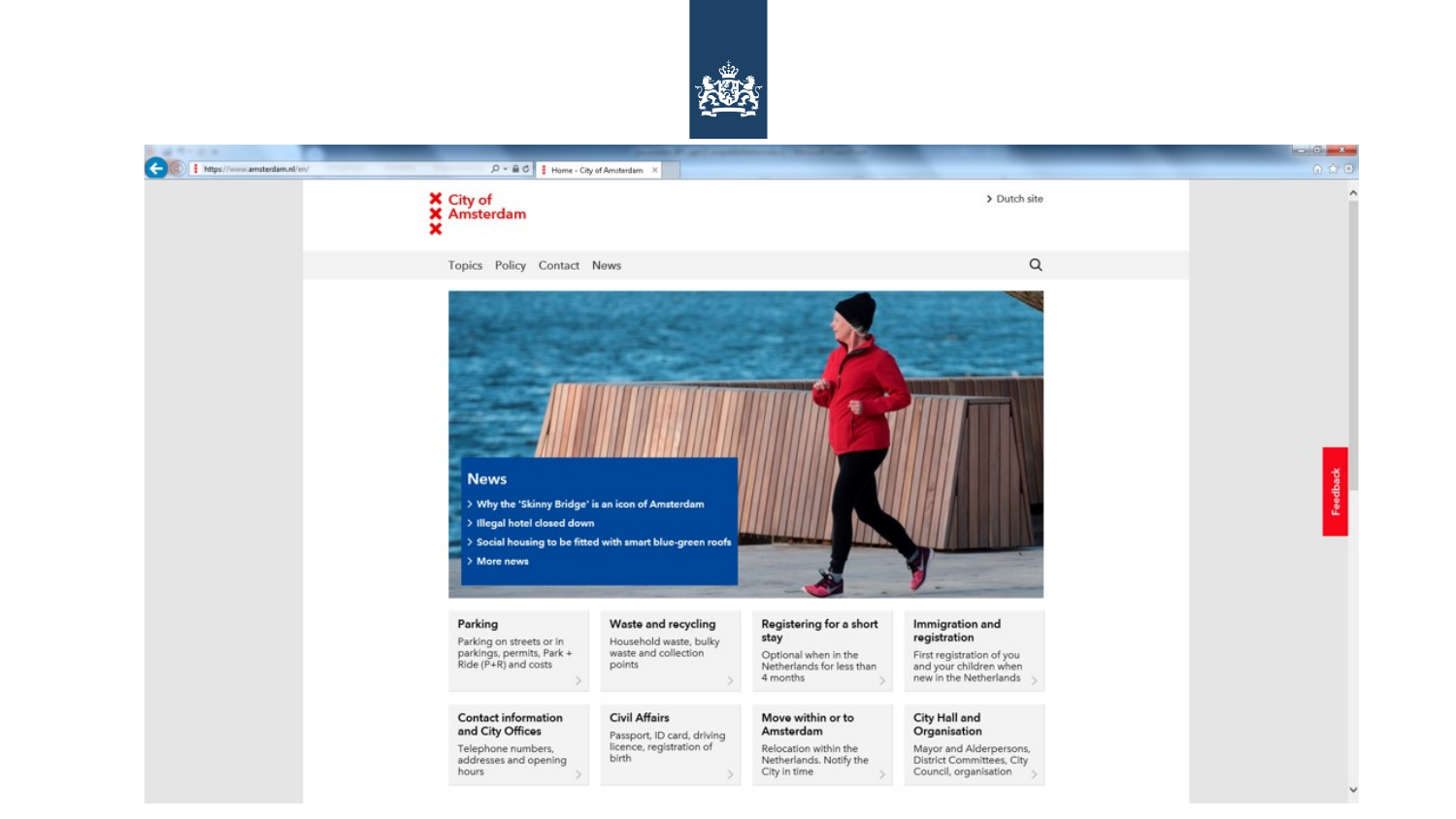

| https://www.amsterdam.nl/en/housing/subsidy-arrangement/ | $D = \mathbf{a} \in \mathbb{C}$ Subsidies and arrangement $\times$                                                                                                                                                                                                                                                                                        |              |         |
|----------------------------------------------------------|-----------------------------------------------------------------------------------------------------------------------------------------------------------------------------------------------------------------------------------------------------------------------------------------------------------------------------------------------------------|--------------|---------|
|                                                          | X City of<br><b>X</b> Amsterdam                                                                                                                                                                                                                                                                                                                           | > Dutch site | Α       |
|                                                          | Topics Policy Contact News                                                                                                                                                                                                                                                                                                                                | Q            |         |
|                                                          | Home > Housing                                                                                                                                                                                                                                                                                                                                            |              |         |
|                                                          | Subsidies and arrangements for tenants and                                                                                                                                                                                                                                                                                                                |              |         |
|                                                          | owners                                                                                                                                                                                                                                                                                                                                                    |              |         |
|                                                          | Ground lease subsidy<br>You can apply for a ground lease subsidy if your ground rent will be<br>increased at the end of the current time period. This applies for owner-<br>occupants, for people who own a building and rent it out, and for people<br>who own a building and use it but do not live in it, such as shop owners that<br>pay ground rent. |              |         |
|                                                          | You will not get a subsidy if the increase is due to changes in the intended<br>use of the building, expansion of the property, or periodic adjustment of<br>the ground rent every five or ten years to index for inflation.                                                                                                                              |              | Feedbad |
|                                                          | The key conditions are:                                                                                                                                                                                                                                                                                                                                   |              |         |
|                                                          | The joint taxable income of the homeowner and other registered<br>occupants is not more than €53.152 (2017 limit).                                                                                                                                                                                                                                        |              |         |
|                                                          | In The equity capital of the homeowner and other registered occupants is<br>not more than €36.578 (2017 limit).                                                                                                                                                                                                                                           |              |         |
|                                                          | For people who own a building and rent it out, or own a building and<br>use it for non-residential purposes, it must be likely that selling the<br>building would not cover the costs of the mortgage.                                                                                                                                                    |              |         |
|                                                          | Do you have any questions?                                                                                                                                                                                                                                                                                                                                |              |         |
|                                                          | Call the City of Amsterdam's information line<br>14 0 20<br>Monday to Friday from 08.00 to 18.00                                                                                                                                                                                                                                                          |              |         |

 $\checkmark$ 

or email: erfpachtsubsidie@amsterdam.nl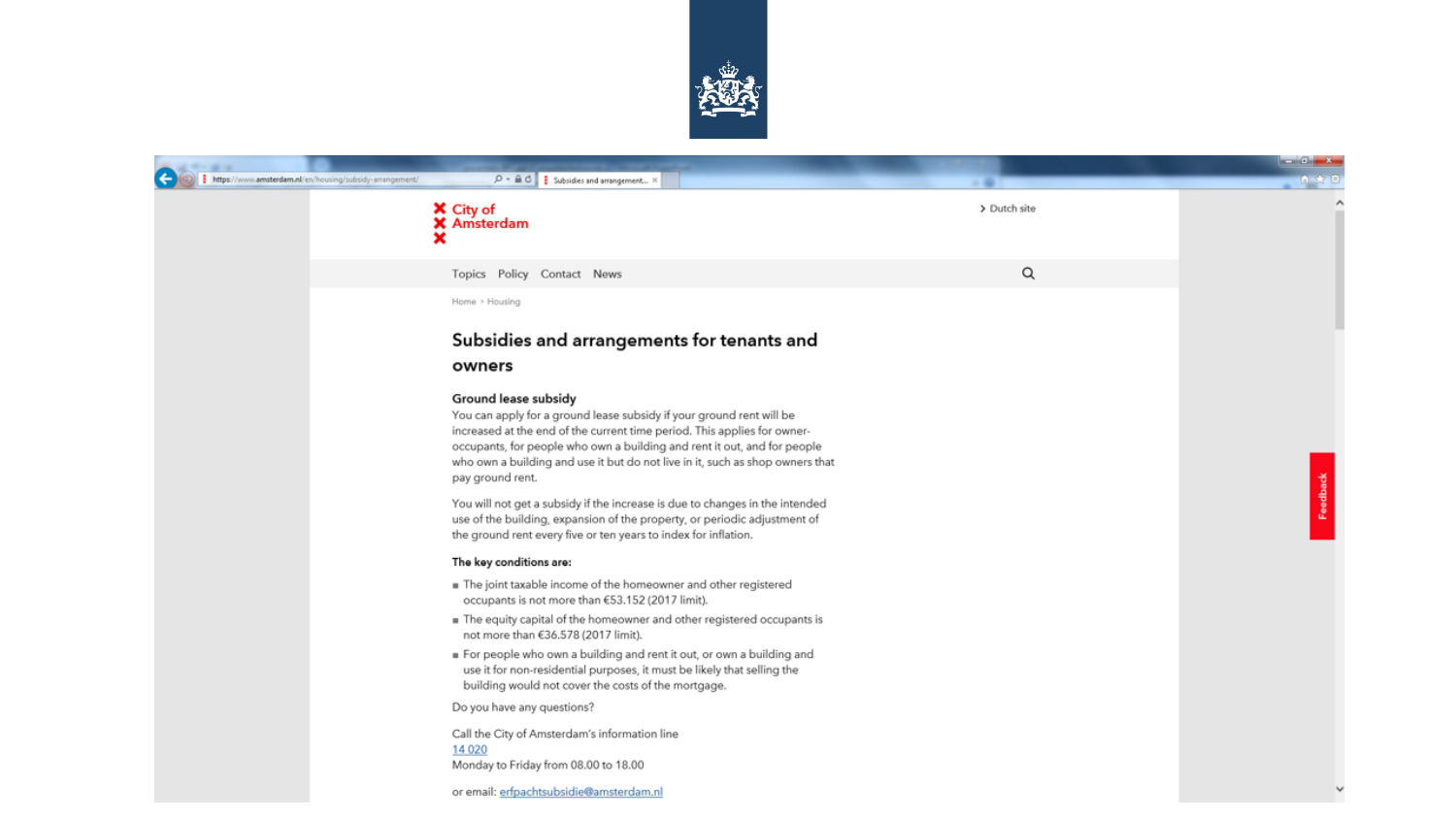

Government of the Netherlands

#### Home  $\geq$  Latest  $\geq$  News  $\geq$

#### Q

#### **MH17: The Netherlands and Australia hold Russia** responsible

News item | 25-05-2018 | 10:37

The Netherlands and Australia hold Russia responsible for its part in the downing of flight MH17. The government took a decision on this matter, on the proposal of the Minister of Foreign Affairs, Stef Blok. Our two countries have informed Russia of their decision.

'The downing of flight MH17 caused unimaginable suffering,' said Dutch foreign minister Stef Blok. 'The government has always said that the truth surrounding the MH17 disaster had to be brought to light and that justice must be achieved for the victims and their next of kin. The Netherlands has the support of the international community in this respect. On the basis of the JIT's conclusions, the Netherlands and Australia are now convinced that Russia is responsible for the deployment of the Buk installation that was used to down MH17. The government is now taking the next step by formally holding Russia accountable.'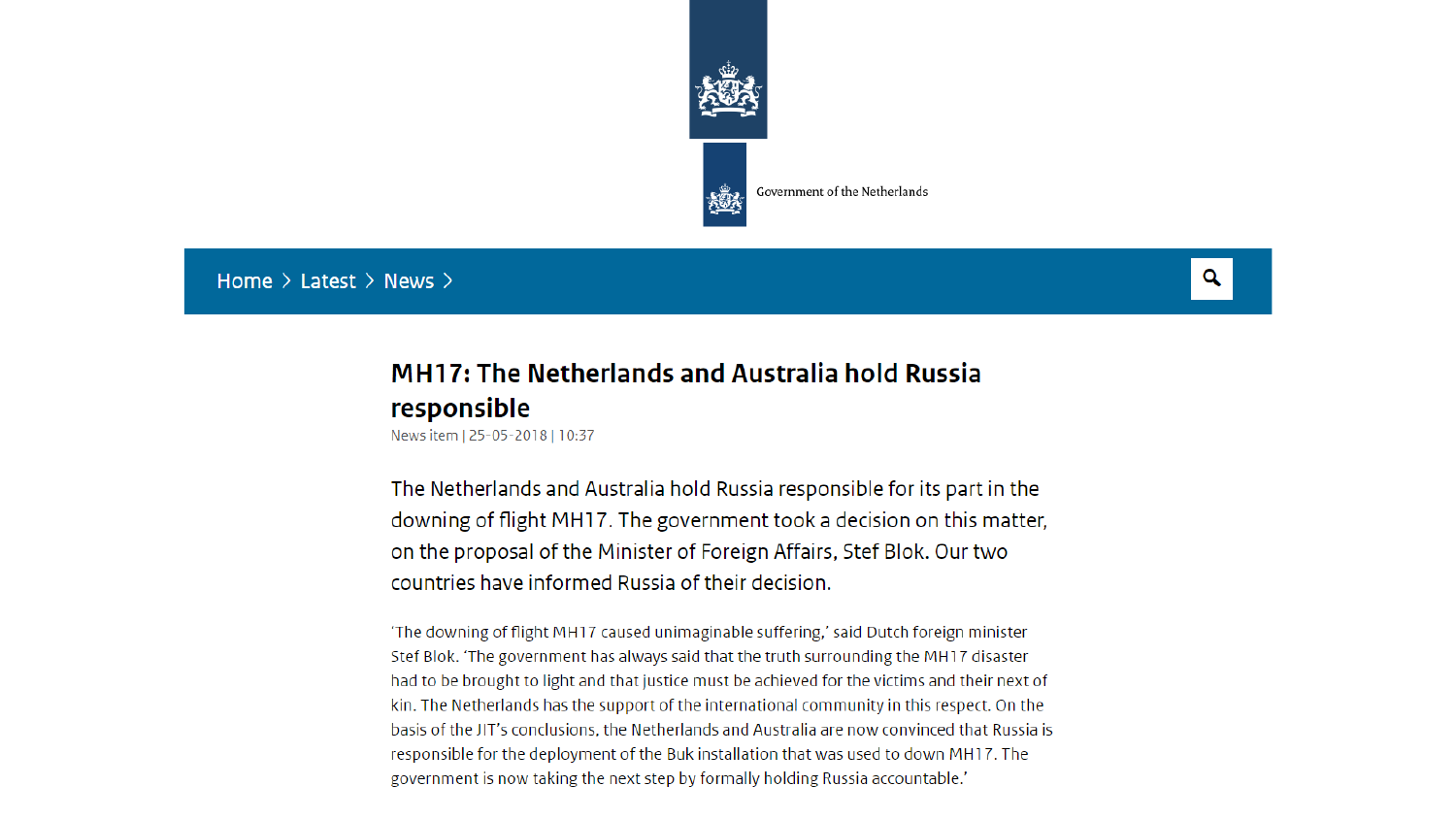

# Why a guideline?

Websites are not picture books. They are a primary source of communication for public authorities.

What do you need then?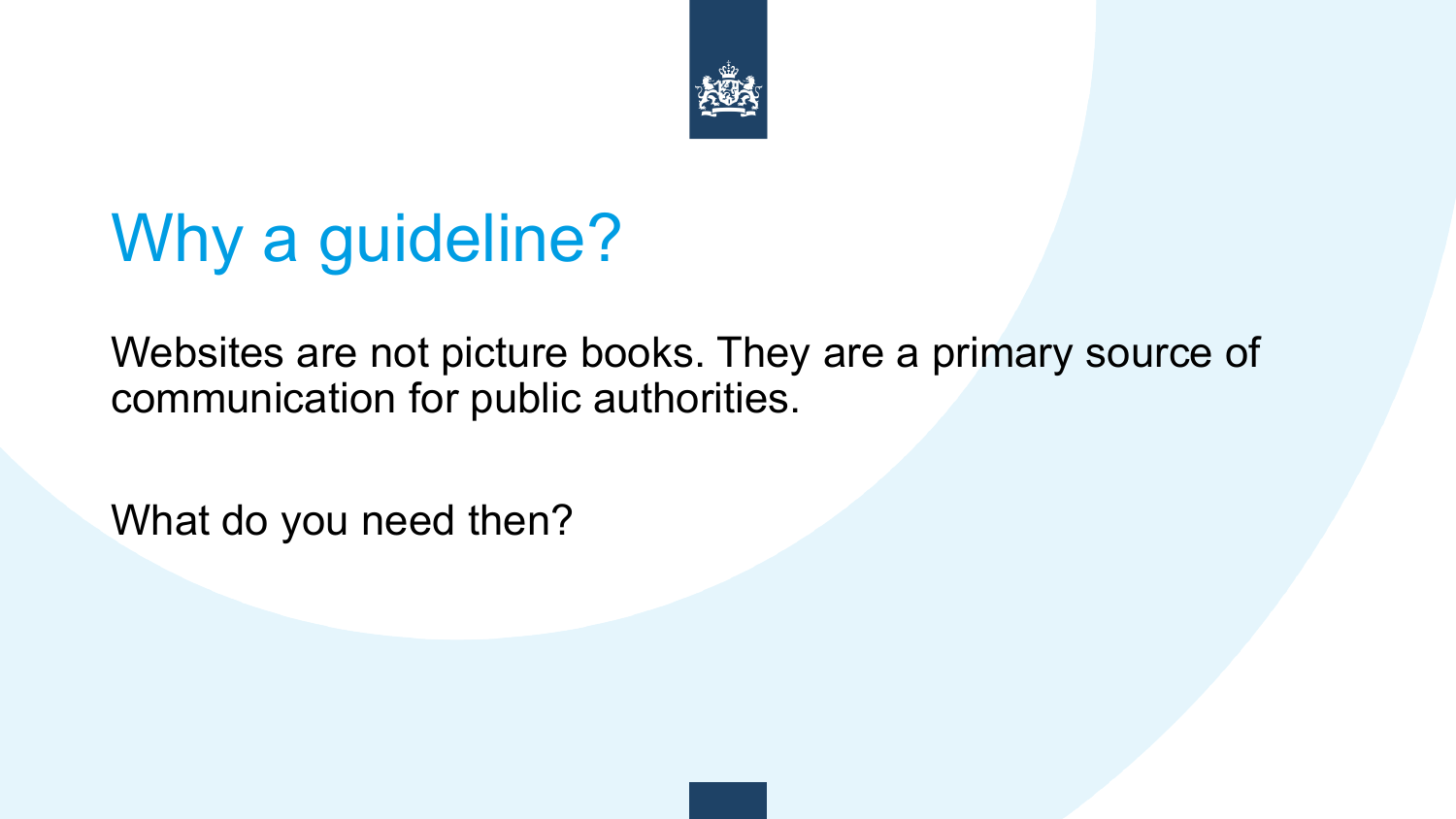

# Why a guideline?

Goal: governmental websites are *(properly)* archived

- By the corresponding public authorities
- Who lack the knowledge for website archiving (which we have)

*Political assignment for:*

- *1. guideline (National Archives)*
- *2. implementation on national level (CIO Central Government)*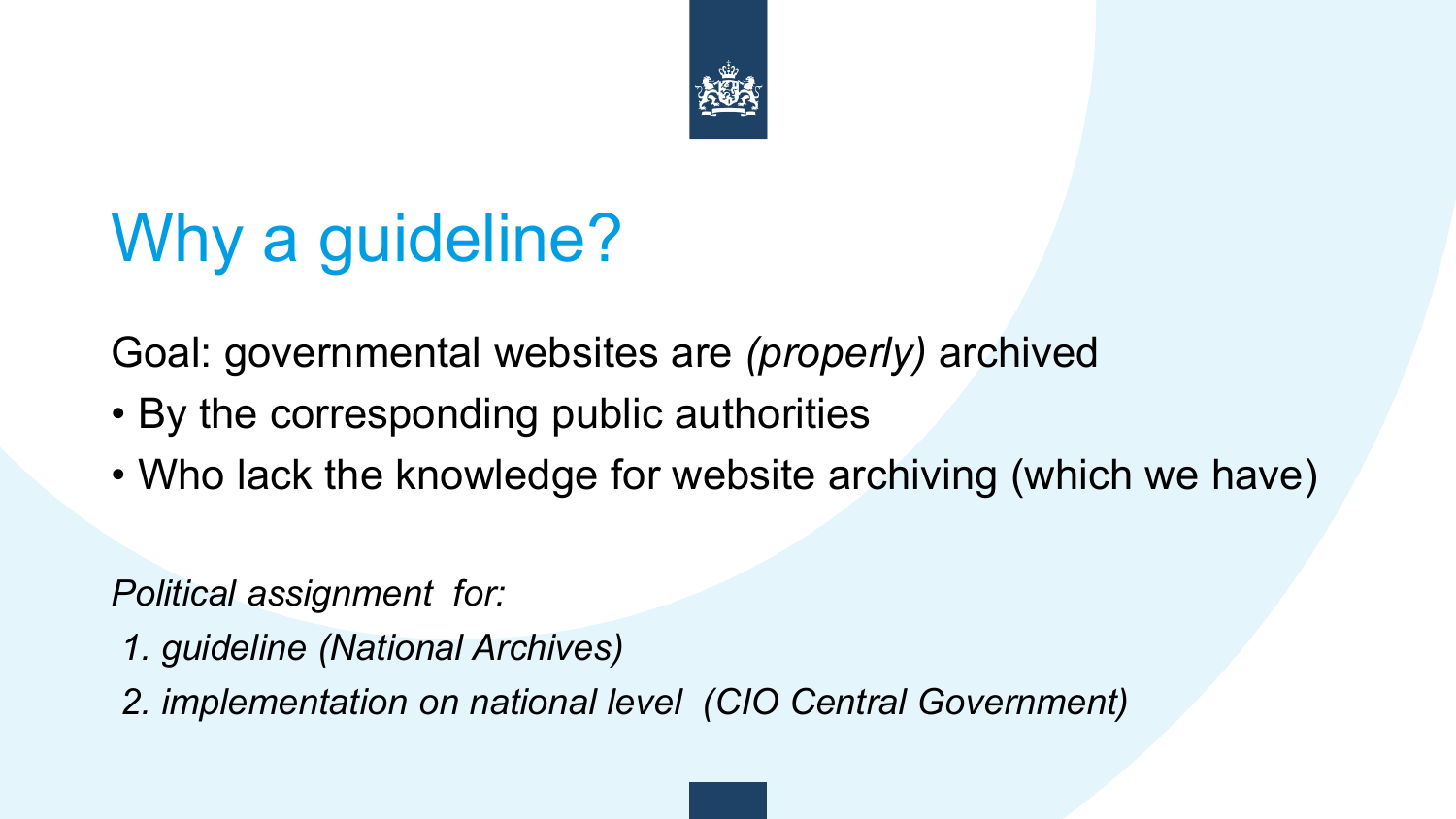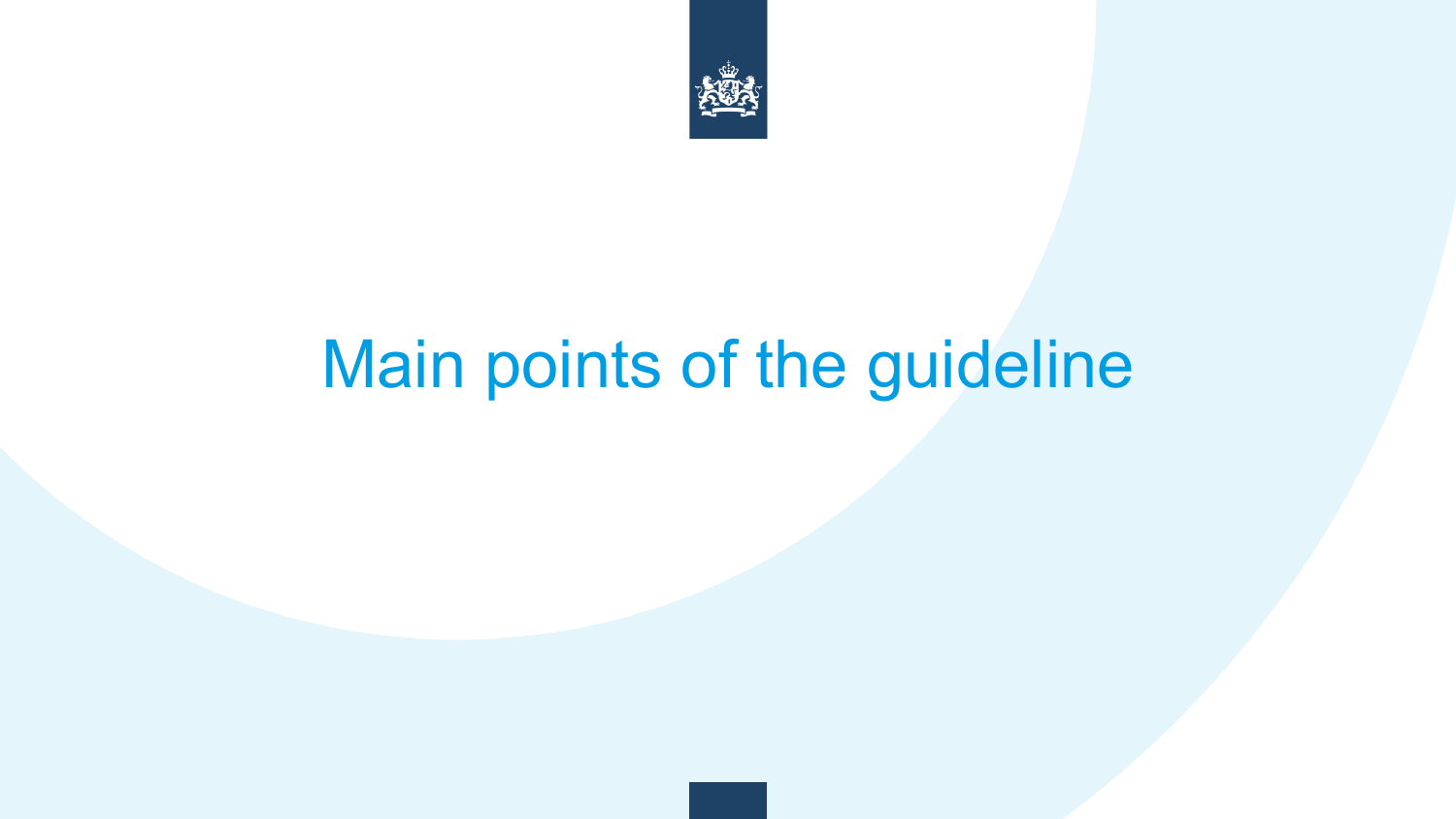

- **Clear scope:** Public governmental websites
- **Usability:** Requirements based on best practices and and standards, and a roadmap
- **Adoption:** Transparency to, & involvement of users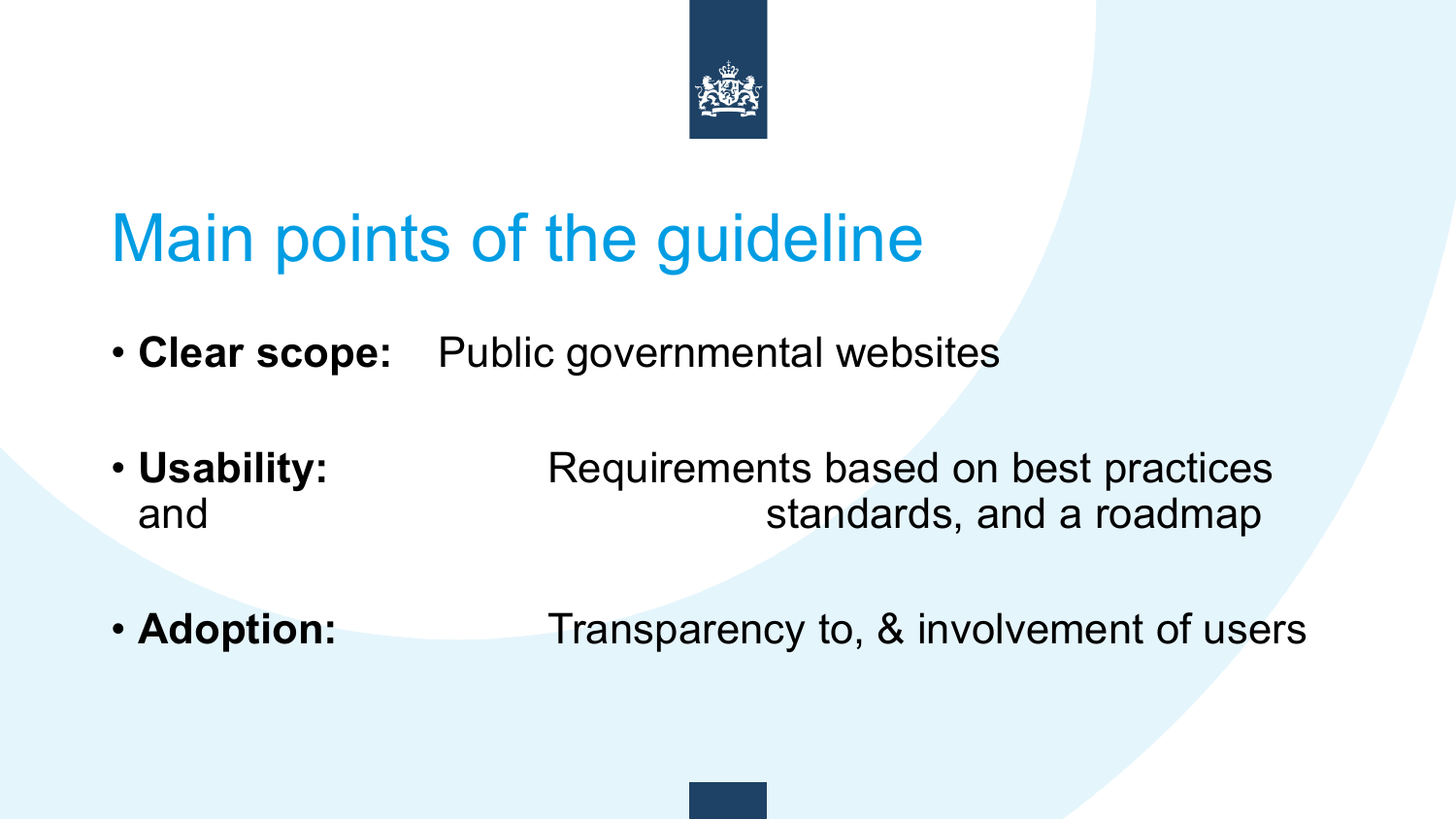

### **Creating a complete and authentic web archive**:

- Entire website(s), and daily changes
- Account for missing (dynamic) elements
- Leave it to the experts outsource harvesting
- But keep an eye on it metadata, quality control, security, checksums, etc.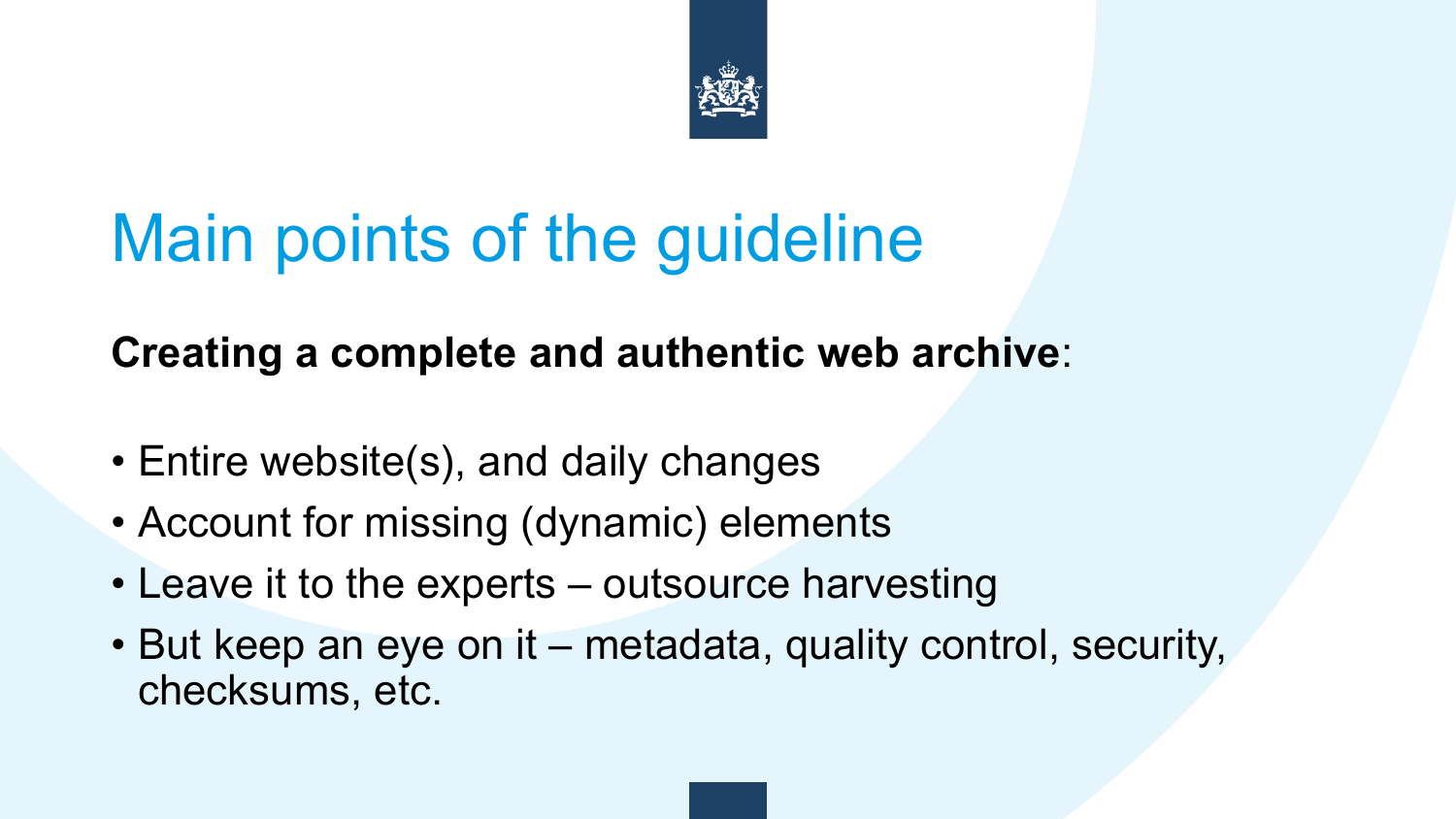

**Ensuring access for citizens:**

- Publication right
- Permanent retention and transfer
- Public online access at all times link from live website to web archive and requirements for the viewer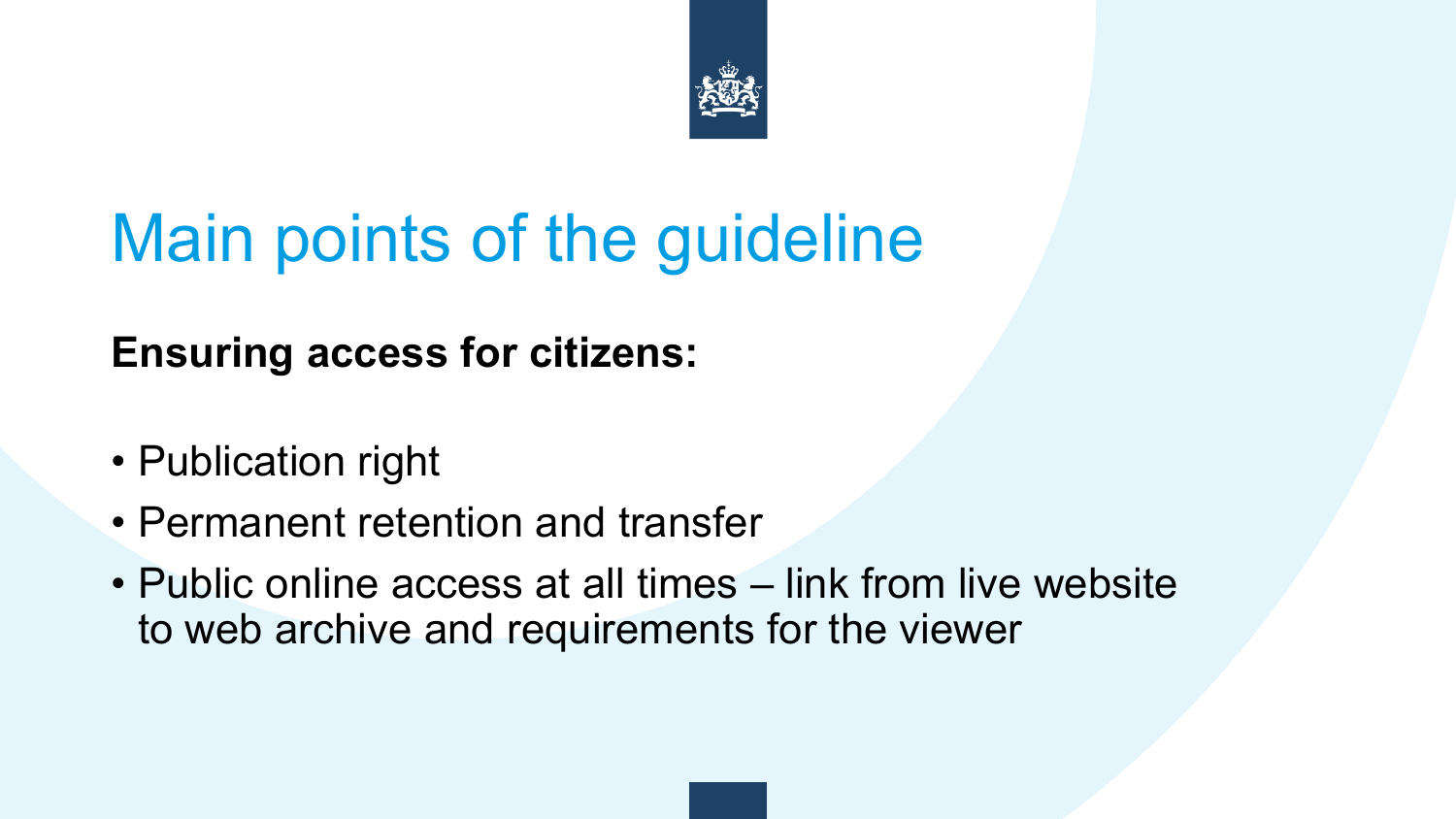

### Public online access at all times. But…



### <https://www.politie.nl/gezocht-en-vermist>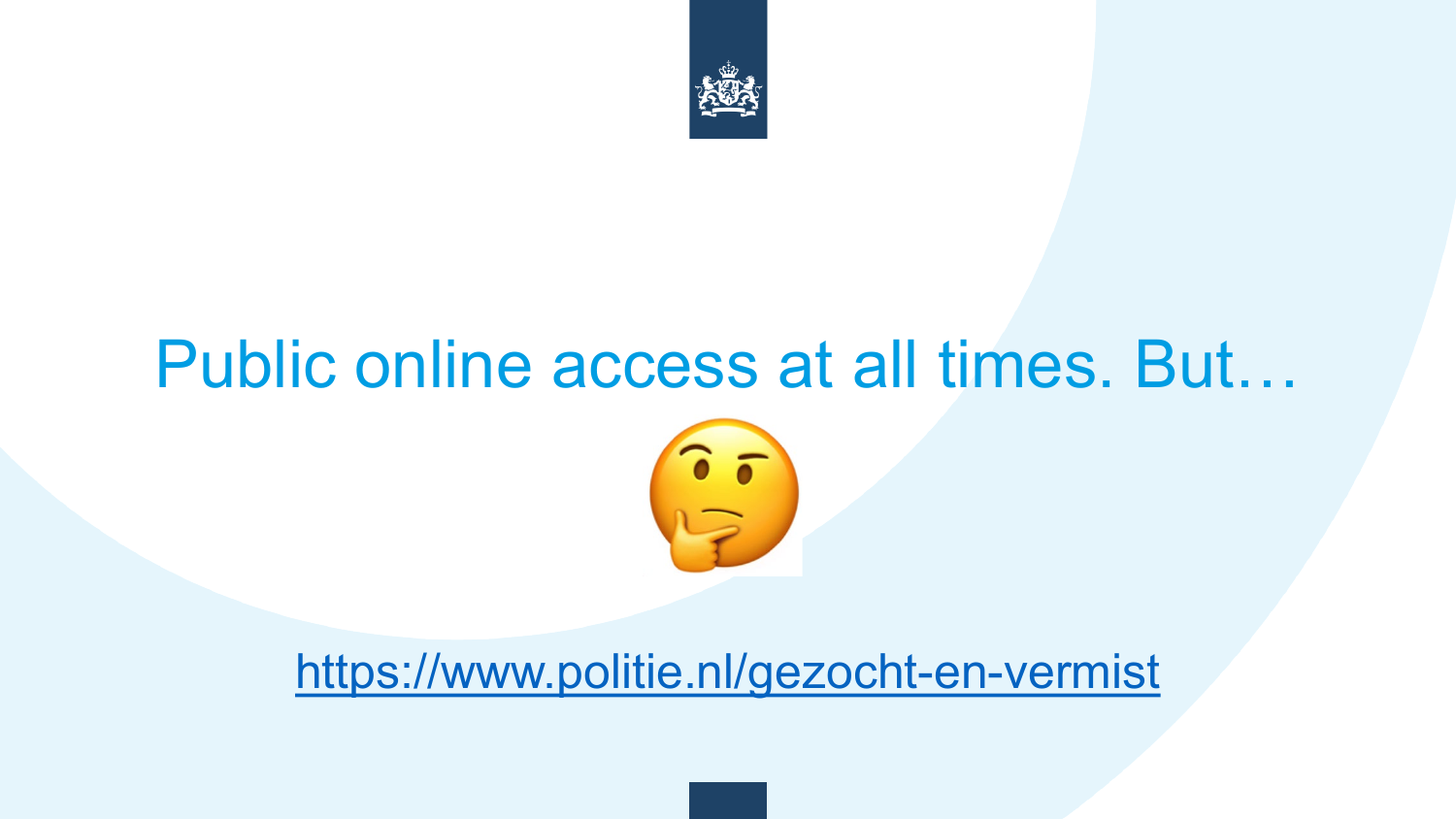

## Implementation of the guideline on the national level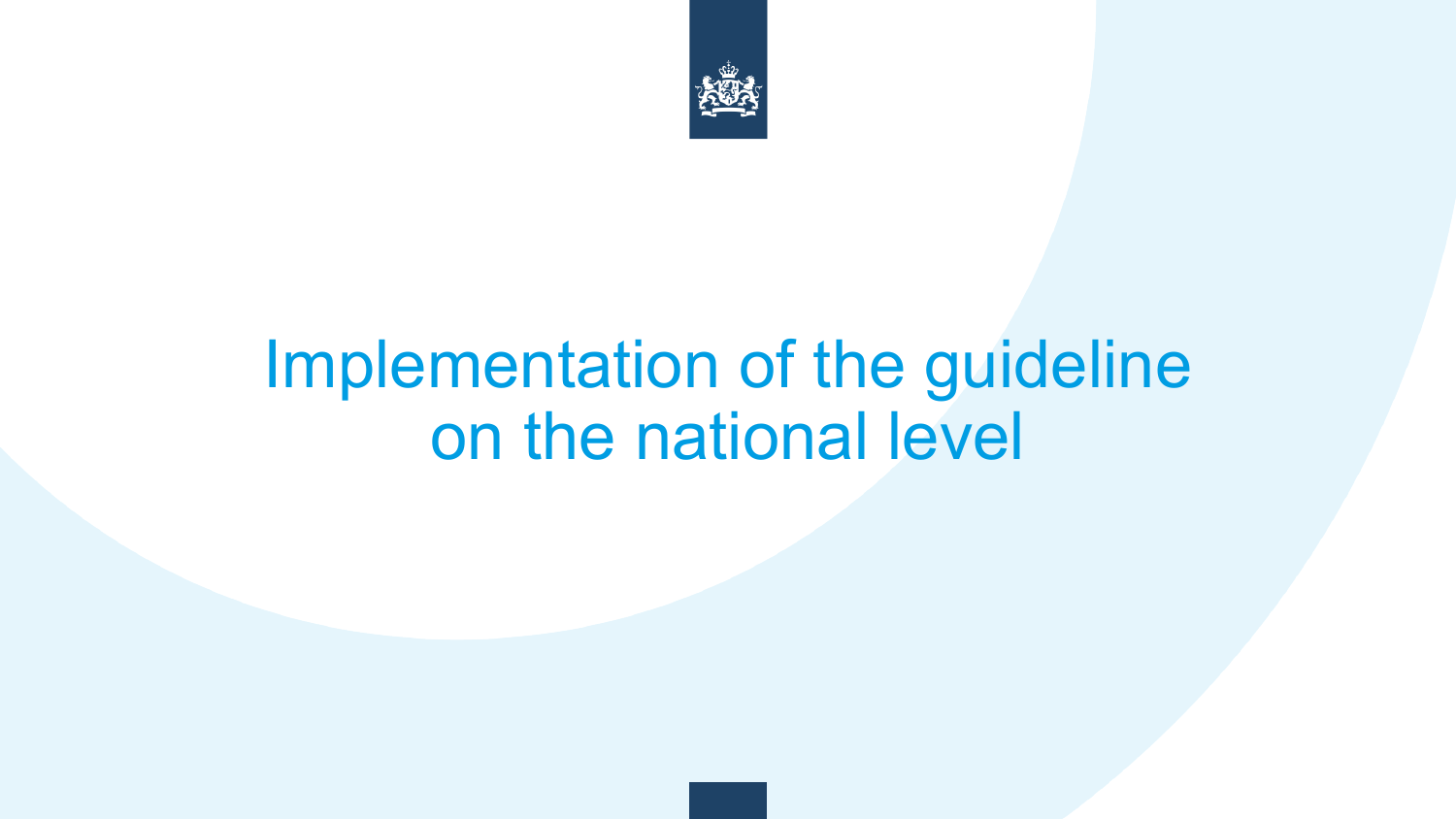

### Implementation of the guideline - national level

- Chief Information Officer Central Government, Service Public and Communication and National Program for Durable Digital Information Management
	- 1 framework for web archiving, based on the guideline
	- 1 central facility for ± 1500 websites
	- Trough public European tender, with Proof of Concept
	- Rollout Q3-4 2021 (deadline 1 January 2022)
	- Practical issues during implementation: incomplete overview of (the content of) websites and deferred maintenance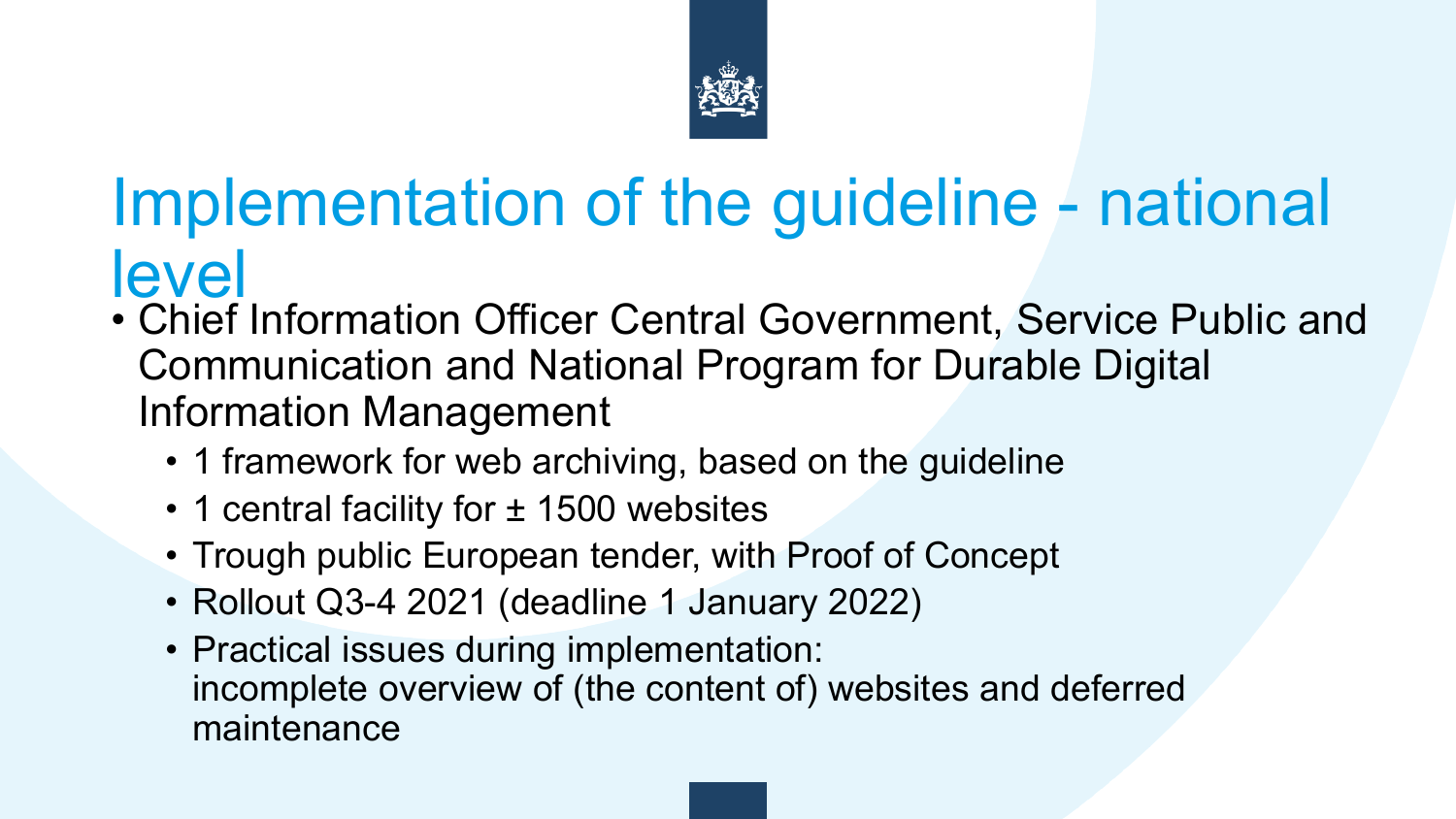

#### *WAARDERINGSKAMER* Login Gemeenten Contact Werken bij **♦ Lees voor NL** EN  $\equiv$  menu Zoeken Q  $\boldsymbol{\Theta}$  $\boldsymbol{\Xi}$ Archief De site van de Waarderingskamer wordt continu bijgewerkt. Soms zijn gebruikers geïnteresseerd in wat zij enige tijd geleden hebben gelezen op de site. Dit is mogelijk door gebruik te maken van het webarchief C van deze site. Binnen dit archief kunt u zoeken op het onderwerp waarover u een gewijzigde pagina wilt opvragen. Wanneer u de tekst wilt kunnen vinden op een bepaalde datum, maakt u gebruik van de keuze "geavanceerd zoeken". Het archief is toegankelijk vanaf circa 15 juli 2021. Webarchivering sites van de overheid Het webarchief van de site van de Waarderingskamer (www.waarderingskamer.nl) maakt onderdeel uit van het programma om alle sites van de overheid ook historisch toegankelijk te maken. Meer informatie over het archiveren van de sites van de overheid vindt u op de site van de rijksoverheid C.

#### Sitearchief - [Waarderingskamer](https://waarderingskamer.sitearchief.nl/#archive)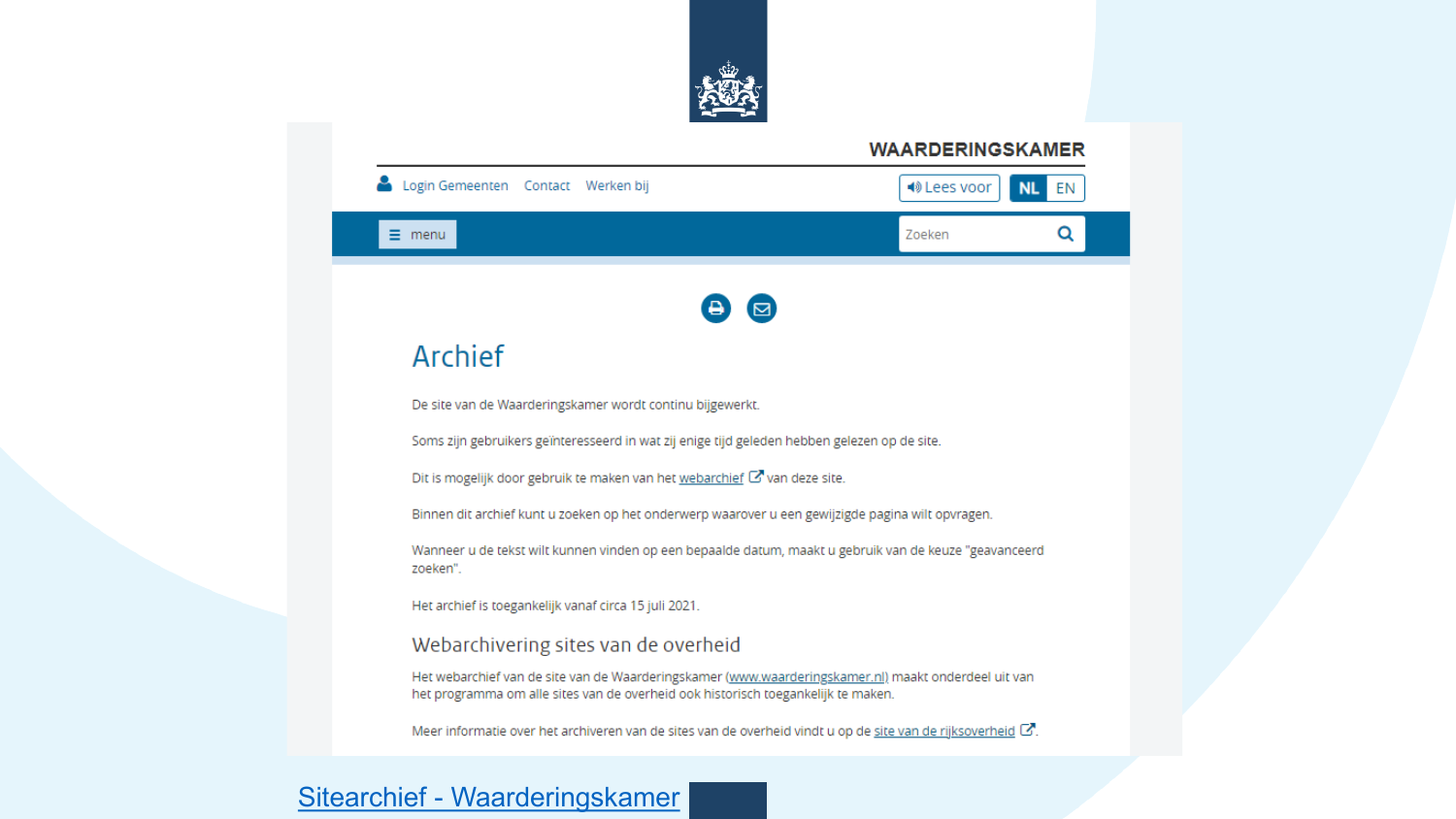

## Implementation of the guideline - national level

- National Archives
	- Possibility of early transfer
	- Link between central facility and e-depot. Points of attention are:
		- Metadata
		- Technical issues, e.g.
			- way-back viewer
			- search options
		- Presentation of websites as part of the collection
		- Presentation of the non-harvestable content of websites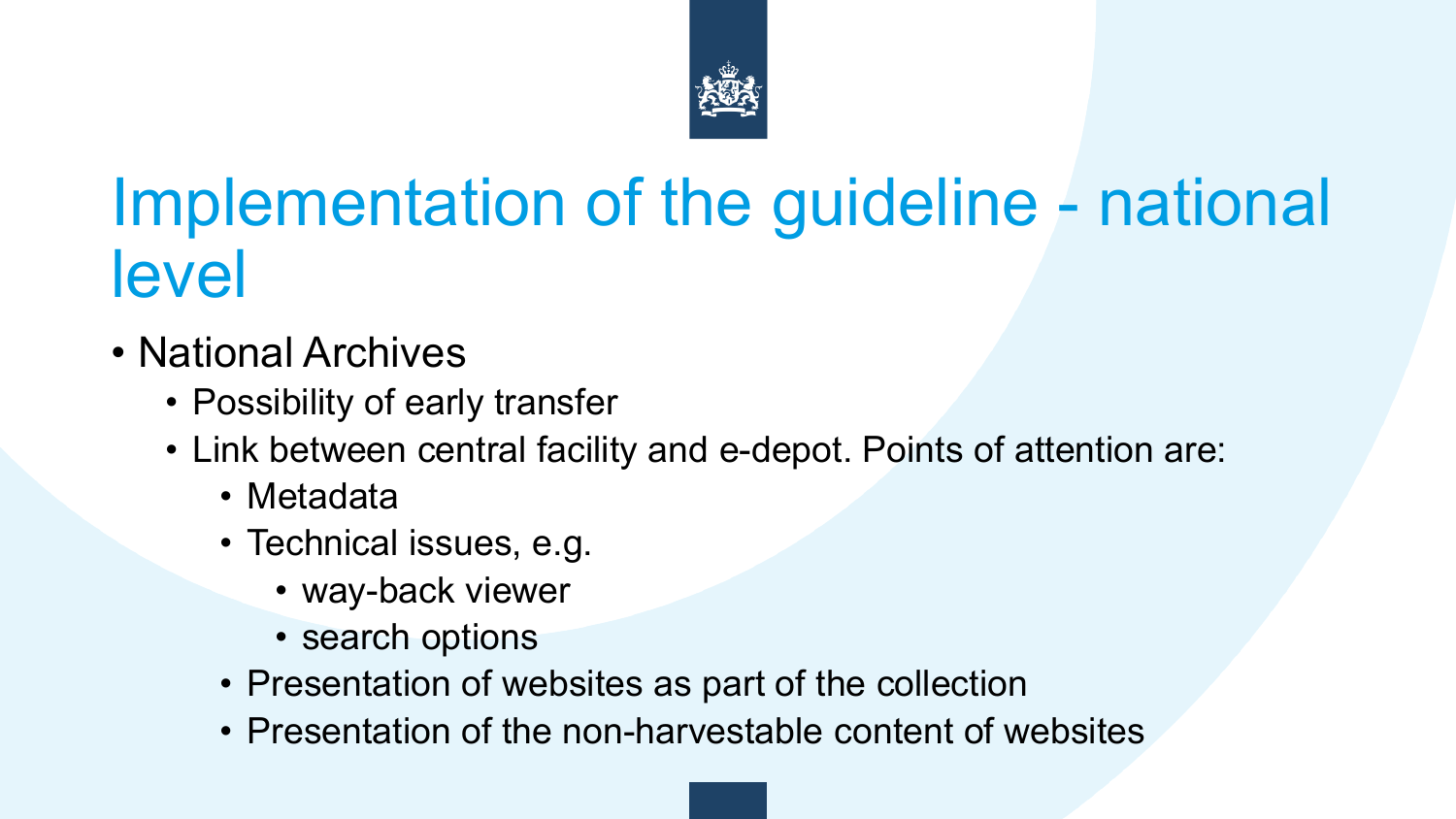

### Lessons learned

- Changed use of websites: from secondary to primary communication
- Sustainable accessibility means applying archivist principles
- Requirements need to be practical, usable and acceptable
- Implementation is equally important

New role for archival institutions in the digital age: advising in the frontline, not at the end of the process *(by then it is too late)*